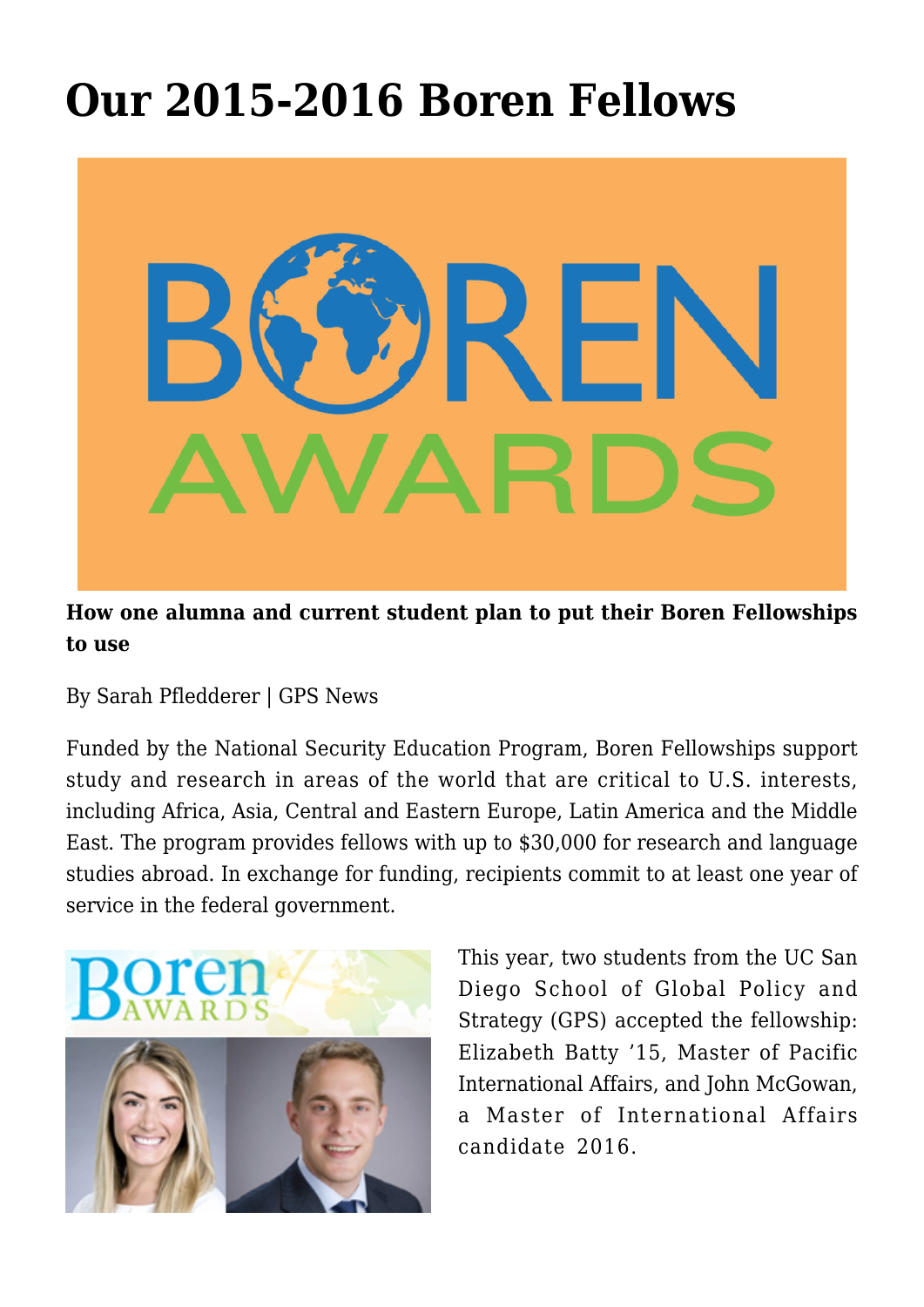Here's how they intend to leverage their time abroad to reach their career goals, plus how GPS prepared them to do so.

## **Tackling telecommunications in Brazil**

In addition to Portuguese language study, Batty will be interning as a research assistant at the Brazilian Institute of Economics. She will be working with an economist who is researching telecommunications and labor productivity.

While her departure for a year will mark her first trip to Brazil, like most all GPS students, it won't be her first time abroad.

As an undergraduate, Batty studied Latin America and became fluent in Spanish by living in the Dominican Republic and Mexico. At GPS, she studied Indonesian, however returned to her Latin American focus in her second year, heading up three large data-analysis projects on Brazil.

"This research further motivated me to learn Portuguese," Batty said. "And the Boren Fellowship provided me the perfect opportunity to do so."

Armed with a solid knowledge of econometrics from GPS as well as experience in econometric analyses from an internship she completed in Indonesia, Batty said, confidently, she's feels well prepared for her forthcoming fellowship.

"I'm most looking forward to integrating myself into the community as I learn the language and getting a local perspective on political and economic issues that the country is currently facing," she said. "I also want to develop my understanding of the telecommunications sector in Brazil and expand upon my knowledge of microeconomics."

Conclusively, it all aligns with her career goal that is to increase financial inclusion in Brazil through the use of telecommunications.

## **Finding Japanese fluency**

Beginning in the fall, McGowan intends to take off to Hitotsubashi University in Kunitachi, Japan, where he will focus on becoming fluent in Japanese.

"But I'm also planning to take some international business courses at the